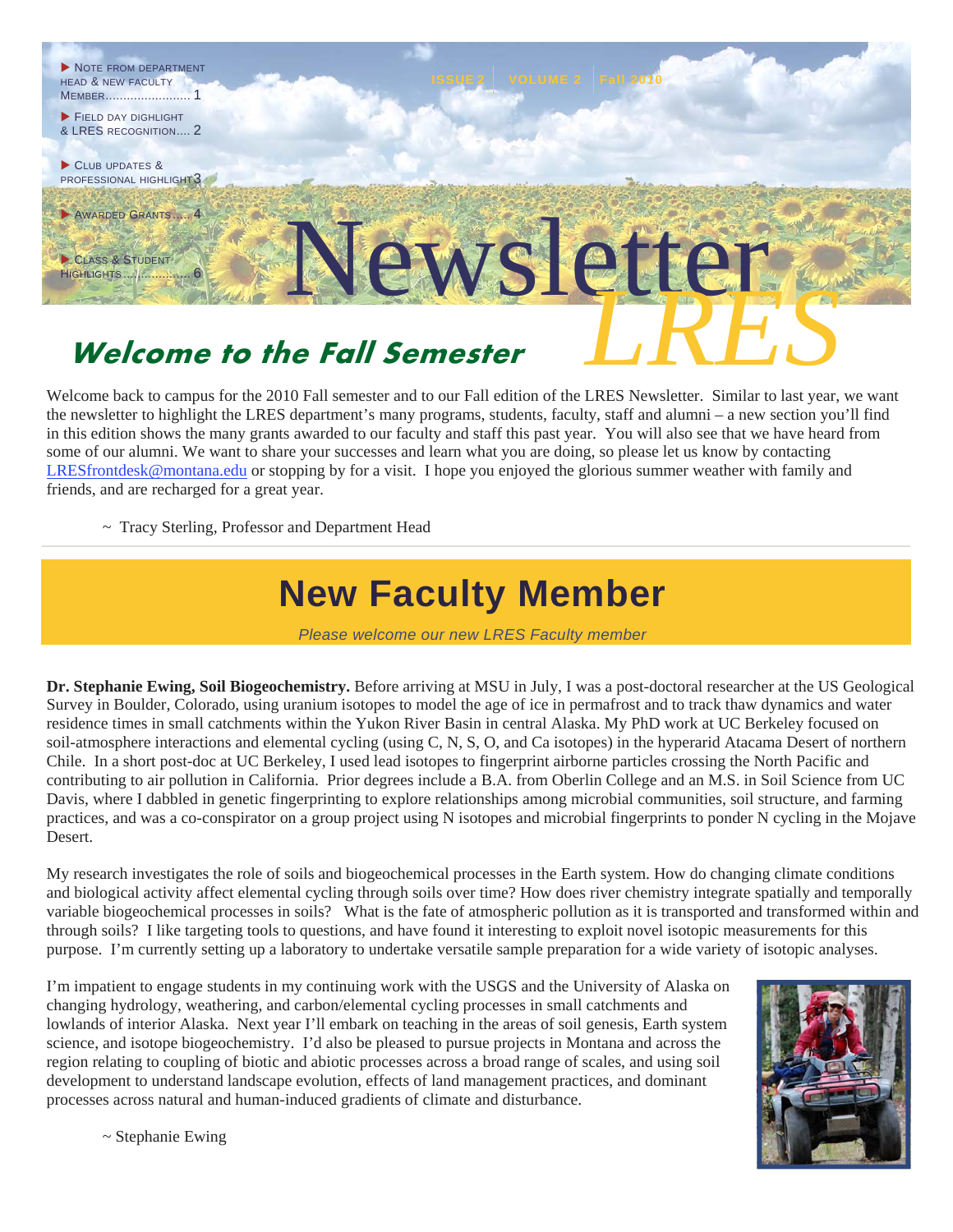

On July 8 more than 50 farmers, Extension Agents, Certified Crop Advisers, chemical company cooperators and pest control advisers met at the Post Research Farm with MSU graduate students and Faculty during our annual Crops and Weeds Field Day. At the field day, we visited research and demonstration plots on weed management, wheat breeding, plant pathology, and nutrient

managements. We also discussed appropriate pesticide application strategies and integrated approaches to manage wheat stem sawfly. LRES speakers included Fabian Menalled, Ed Davis, Rick Engel, Jane Mangold, Zack Miller, Lisa Rew and David Weaver. Luther Talbert and Mary Burrows from the Department of Plant Sciences and Plant Pathology and Cecil Tharp, Animal and Range Sciences, also joined us. Stay alert for the 2011 Field Day!

~ Fabian Menalled Cropland Weed Specialist





## **LRES Recognition**

*A quick snapshot of LRES Faculty, Staff and Student awards, recognitions, honors, and notices* 

Bruce Maxwell was featured in the MSU article "Montana, Colorado and Idaho Universities partner on study of fire and climate change". To see the full article please visit http://www.montana.edu/cpa/news/nwview.php? article=8740

Jane Mangold and Melissa Graves released the MSU article "Curly-leaf Pondweed found near Bozeman, Montana". To see the full article please visit http:// www.montana.edu/cpa/news/nwview.php?article=8633



Kim Goodwin, Rick Engel and David Weaver recently published an article in *Invasive Plant Science and Management*, entitled "Trained Dogs Outperform Human Surveyors in the Detection of Rare Spotted Knapweed (*Centaurea stoebe*)". The article was chosen as the featured article for a press release. Please find at http://allenpress.com/publications/pr/IPSM3\_2

Dr. Juliana D'Andrilli began a Post Doctoral Fellowship with Drs. John Priscu and Christine Foreman on the investigation of high-resolution

chemical and biological records from the West Antarctic Ice Sheet (WAIS) Divide ice core. WAIS Divide is a U.S. deep ice coring project funded by NSF to collect a deep ice core from the flow divide in central West Antarctica. Juliana received her PhD in Physical Chemistry at Florida State University. Her dissertation was entitled, "Molecular Characterization of Marine and Terrestrial Dissolved Organic Matter Using Ultrahigh Resolution Mass Spectrometry."

Lisa Lone Fight M.Sc. A PhD graduate Student was featured in the PBS Documentary "Before There Were Parks: Yellowstone and Glacier Through Native Eyes". The program ran August 15th, 2010.

Heidi Smith, a first-year LRES graduate student, received a very competitive NASA Earth and Space Science Fellowship for her proposal entitled, "The role of microbes in microbial synthesis and transformation of dissolved organic matter in glacial environments." This fellowship began September 1st, 2010 and is renewable for three years.

Alexey Kalinin gave a undergraduate student presentation on "Lake Modulation of Stream Nutrient Fluxes" during the Celebration of Student Research and Creativity. The event was held September 9th in the MSU SUB Leigh Lounge.

Rose Marks received a Weed Science Society of America 2010 Undergraduate Research Award Grant for her proposal "The invasion dynamics of Linaria dalmatica: a genetic approach". Sponsor Lisa Rew.

Alexandre Wing received a Weed Science Society of America 2010 Undergraduate Research Award Grant for his proposal "Seed dispersal by vehicles: Quantifying seed loss over distance as a dispersal vector for non-indigenous species". Sponsor Lisa Rew.

Dr. Richard Smith a previous Post Doctoral Scientist with Fabian Menalled has accepted a tenure-track, Assistant Professorship in Agroecology for the University of New Hampshire, College of Life Sciences and Agriculture. He began his position August 1st, 2010.

John Lane, LRES Masters Alumni, is leaving his position as US Forest Service Soil Scientist/Watershed Program Manager, Custer National Forest, to become US Forest Service Alaska Region Watershed Program Manager in Juneau, with responsibilities for hydrology, soils, and air quality. Linda Spencer (LRES BS) will join John in Juneau this fall.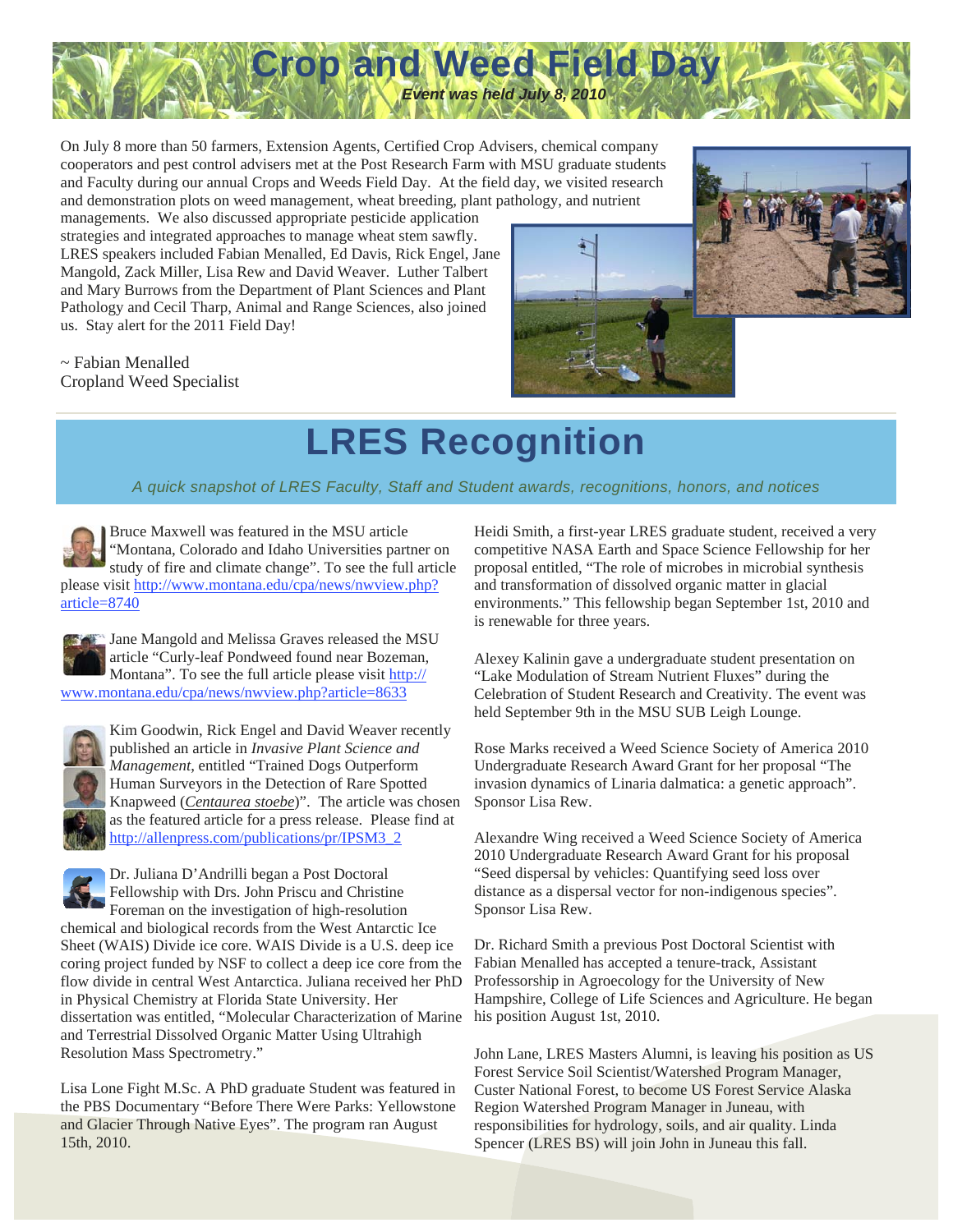### *Insight to the activities and projects of the LRES GSO*  **LRES GSO Update**

"Greetings faculty, staff, and students. The LRES Graduate Student Organization (GSO) is looking forward to a second year of growing and incorporating more LRES grad students into the organization. This year Tristy Vick and Jerome Schleier are co-chairs of the organization, Zack Jay is Faculty and Staff Liaison, Justin O'Dea is serving as the Curriculum Committee Liaison, Tyler Brummer is the Mentoring Liaison, and Alex Michaud is the Social Liaison. This year we are excited to be hosting the monthly graduate student socials, which Randy Mullen started last year. We invite all graduate students, faculty, and staff to attend, and the schedule will be available soon. Our other goals include starting an Environmental Science brown bag lunch journal club. It will be an informal discussion once a month to discuss an article of broad scientific interest to faculty, staff and students in the LRES department. Also, we are excited to establish an Environmental Microbiology journal club to meet once a month. Our main goal for the year is to begin an annual LRES student research symposium to take place in the spring semester. This would be an excellent opportunity for students to show the amazing breadth of research being conducted in the LRES department. Please contact the GSO if you would be interested in helping us make this symposium a reality! Remember you can contact us at LRES.GSO@gmail.com or visit our website http://sites.google.com/site/lresgso/ for current events, news, or the new forums and help sections that will be added soon!"

In Scholarship, LRES GSO Executive Committee LRES.GSO@gmail.com

### *Insight to the activities and projects*  **LRES Club**

Do you care about our Earth and want to do something to help protect it? The MSU LRES club is a group of students that places a high value on the Natural Resources in our area. We are looking for students that share our interest and want to have a fun time. Recent programs have included glass recycling, park restoration, composting, and

social functions. We are open to new ideas and want to see what our students have to offer! Please stop by the LRES front desk for more information.



~ Carmel Johnston MSU LRES Club President carmel.johnston@msu.montana.edu

## **Professional Spotlight**

*Insight to the activities and projects of LRES Professional Staff* 

"I've been with LRES since 2004 when I came to work for Jim Bauder at MSU Extension. Since Jim retired last year, I have taken over two of his primary roles: Extension Associate Specialist and the MT State Coordinator for the NIFA Regional Water Team. From the time I arrived at MSU and still today,

Jim's support has been unwavering and I don't have words for my appreciation of Jim as a mentor. My first project with MSU Extension Water Quality (MSUEWQ) was building of a private well testing program (Well Educated) which has now guided over 1700 Montana households through testing their private wells to understand their water quality and what they can do to protect water resources. To meet the goals of the Well Educated program and other educational initiatives, I have embraced the use of film by partnering with the MSU Department of

Science and Natural History Film Making. Prairies and Pipelines was our first film project in 2006 about Coal Bed Methane and has aired on PBS multiple times. Our next film project was an 8 part series on private well and septic systems including 3D animation which received an ASA Extension Educational Materials Certificate of Excellence in 2009. A two part Tribal Waters series was completed in the summer of 2009 about water quality and quantity in Indian Country and we are currently working on a film about citizen based water quality monitoring in the Gallatin Valley. All of these films are available on DVD as well as streamable from our website http://waterquality.montana.edu/.

Water quality outreach with Tribal communities has been a big part of my work with MSUEWQ. In addition to ongoing work with the Crow, Northern Cheyenne and Confederated Salish and Kootenai Tribes, in 2009 I completed a water quality teaching package for use by Tribal College faculty. I have presented the



package to representatives from over 15 tribal institutions, many of whom are using it in their classrooms. The teaching package is based on the junior level water quality course (LRES 344) that I developed and have taught at MSU since 2008.

For my MS project with Bauder, I designed an alternative cattle water access method (the Armored Stanchion) and compared in-stream water quality with cattle using the stanchions versus traditional access types. Benefits were significant and MSU

news services wrote an article about the project which was picked up by a number of papers across MT. As a result, in the spring of 2010 a rancher near Great Falls contacted me about building an access and I happily provided him information to do so. I visited him this summer and his access puts the two I built for my MS to shame. This type of on-the-ground work to affect change coupled with water quality science to track changes are among my long term goals for the MSUEWQ program and are on my mind as I explore prospects for a PhD project."

~ Adam Sigler, Extension Water Quality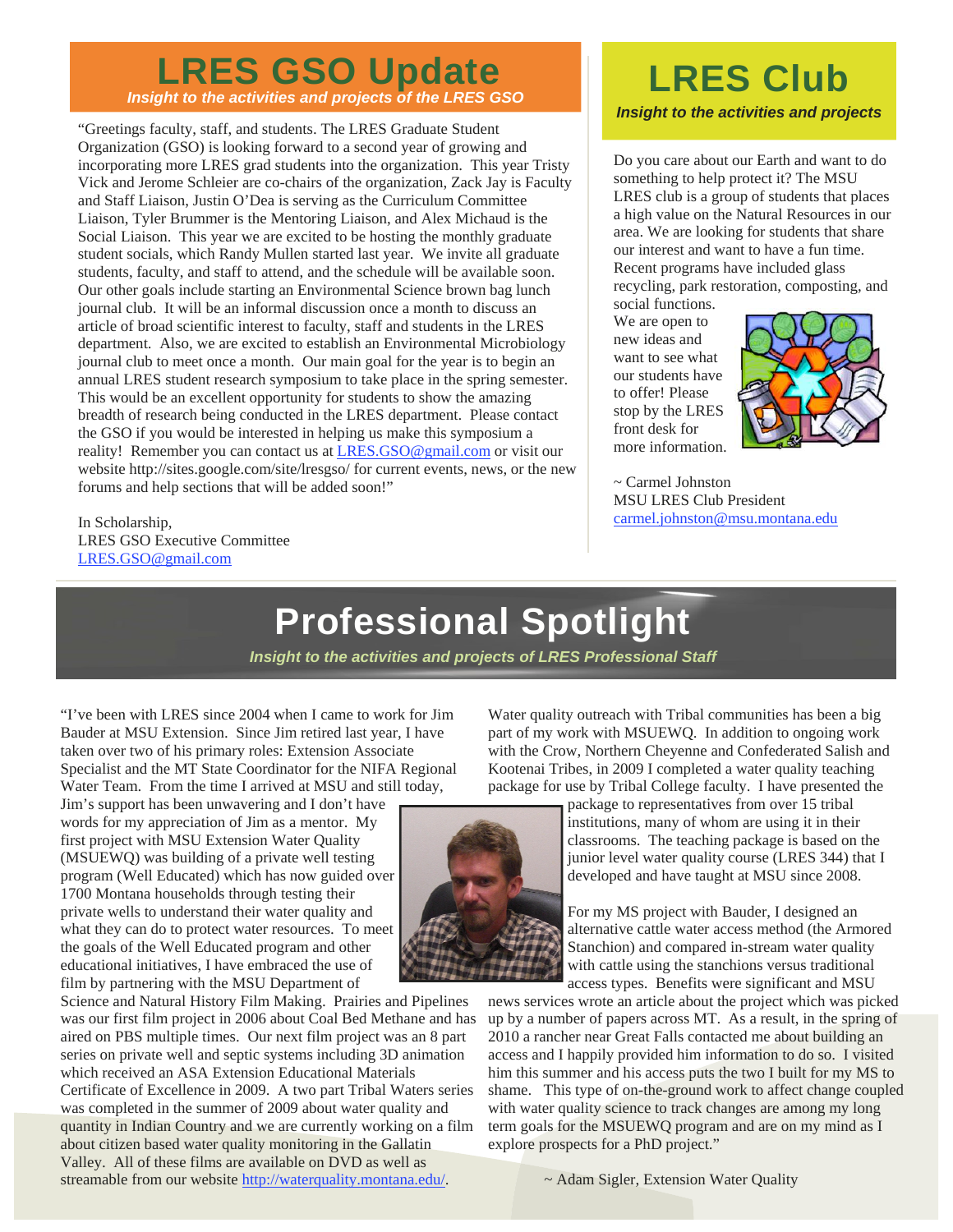## **LRES Grants for 2009-2010**

We are excited to announce the addition of this new section to our newsletter which recognizes the diverse array of competitive funding garnered by our faculty and staff in LRES – for this newsletter, we are including new grants awarded from January 2009 until June 2010; future newsletters will include grants awarded since the previous newsletter. These funds fuel our research and teaching mission -- to discover new knowledge, to engage and train students using laboratory and field studies across local to global scales, and to enrich the lives of Montanans. Please take a minute to congratulate our faculty and staff on their meaningful work and impressive accomplishments.

| <b>Agency &amp; PI</b>                                                                                           | <b>Title</b>                                                                                                                           |
|------------------------------------------------------------------------------------------------------------------|----------------------------------------------------------------------------------------------------------------------------------------|
| Montana                                                                                                          |                                                                                                                                        |
| <b>Farm Services Agency</b>                                                                                      |                                                                                                                                        |
| Mangold                                                                                                          | Testing control options for western salsify on CRP lands in north-central Montana                                                      |
| <b>Montana Alfalfa Seed Committee</b>                                                                            |                                                                                                                                        |
| R. O'Neill & R. O'Neill                                                                                          | Effects of pre- and post- overwintering temperatures                                                                                   |
| <b>Montana Department of Agriculture</b>                                                                         |                                                                                                                                        |
| Littlefield                                                                                                      | A Survey of Biological Weed Control Agents Adventive to the US (subcontract - MDA)                                                     |
| Mangold                                                                                                          | Extension Bulletin Production and Updates                                                                                              |
| <b>Montana Department of Environmental Quality</b>                                                               |                                                                                                                                        |
| Sigler, Mowen, & Carrithers                                                                                      | Delivering Well Educated                                                                                                               |
| <b>Montana Department of Justice</b>                                                                             |                                                                                                                                        |
| Poole, McGlynn, & Kurt-Mason                                                                                     | Silver Bow Creek Monitoring Project                                                                                                    |
| Montana Department of Natural Resources & Conservation<br>Mowen & Sigler<br>Online Course for Real Estate Agents |                                                                                                                                        |
| Montana Noxious Weed Trust Fund & Montana Weed Control Association                                               |                                                                                                                                        |
| Galli-Noble                                                                                                      | Missouri River Watershed Coalition Project Coordination                                                                                |
| Goodwin & Mangold                                                                                                | Coordinated Weed Free Border Protection IV                                                                                             |
| Hoopes                                                                                                           | Weed Awareness Internet Site Update                                                                                                    |
| Keith, Dyer, & Rew                                                                                               | Understanding Invasion Dynamics - A Case Study for Dalmatian Toadflax                                                                  |
| Lehnhoff, Rew, Menalled,                                                                                         | Assessing Plant Community and Soil Characteristics After Saltcedar Invasion and Treatment                                              |
| & Galli-Noble                                                                                                    |                                                                                                                                        |
| Lehnhoff, Lavin, Zabinski,                                                                                       | Saltcedar effects on mycorrhizal fungal communities and screening of native species for use in restoration of saltcedar degraded sites |
| Menalled, Galli-Noble, & Rew                                                                                     |                                                                                                                                        |
| Littlefield                                                                                                      | Seven grants for research on the Biological Control of Invasive Weeds                                                                  |
| Mangold                                                                                                          | Implementing EDRR in Montana Using Invaders Database System                                                                            |
| Mangold & Menalled                                                                                               | Cheatgrass Ecology and Integrated Management                                                                                           |
| Mangold                                                                                                          | Implementing EDRR in Montana Using Invaders Database System                                                                            |
| Mangold                                                                                                          | Rangeland Revegetation Revisited: Long-term Outcomes of Revegetation of Weed-infested Rangeland in Montana                             |
| Mangold, Menalled, & Z. Miller                                                                                   | Cheatgrass (Bromus tectorum) ecology and management                                                                                    |
| Weaver                                                                                                           | Evaluation of Invasive Toadflax, Identified Hybrids, and Associated Arthropod Fauna                                                    |
| Weaver                                                                                                           | Determining Efficacy of New Yellow Toadflax Biological Control Agents<br>Updates and revision of Montana's Noxious Weeds booklet       |
| Mangold                                                                                                          |                                                                                                                                        |
| Montana Wheat & Barley Committee<br>Engel                                                                        | Quantifying ammonia volatilization losses from surface applications of urea to no till wheat.                                          |
| Miller                                                                                                           | Dryland cropping systems: 1) diversified high and low input strategies; and 2) residual soil herbicide effects on dicot crops.         |
| Weaver                                                                                                           | Host Plant Resistance, Antixenosis-Based Cropping Systems, and Tritrophic Pest Interactions for IPM of Wheat Stem Sawfly               |
| Weaver                                                                                                           | Wheat Stem Sawfly Parasitoid Redistribution by County Extension Personnel Supported by Long-Term Monitoring                            |
| Weaver                                                                                                           | Identification of Resistance to the Orange Wheat Blossom Midge                                                                         |
| Salish Kootenai College                                                                                          |                                                                                                                                        |
| Sigler                                                                                                           | Tribal Water Quality Video                                                                                                             |
| <b>Regional</b>                                                                                                  |                                                                                                                                        |
| <b>Inland Northwest Research Alliance</b>                                                                        |                                                                                                                                        |
| Maxwell & Marshall                                                                                               | Watershed Structure, Land Use/Land Cover, and Snow Runoff Dynamics: Montana State ICEWATER Constellation                               |
| <b>Northern Pulse Growers Association</b>                                                                        |                                                                                                                                        |
| Jones, Miller, & Zabinski                                                                                        | Phosphorus management for increased growth and N fixation in pulse crops                                                               |
| <b>Army Corps of Engineers</b>                                                                                   |                                                                                                                                        |
| Galli-Noble, Clark, Lehnhoff,<br>& McFadzen                                                                      | Regionally-Specific Workshops in the Southwest on Strategic Management                                                                 |
|                                                                                                                  |                                                                                                                                        |
| <b>Bureau Of Indian Affairs</b><br>Weaver                                                                        | Weed Control MOA                                                                                                                       |
|                                                                                                                  |                                                                                                                                        |
| <b>Bureau Of Land Management</b>                                                                                 |                                                                                                                                        |
| Galli-Noble                                                                                                      | <b>Invasive Plant Management</b>                                                                                                       |
| Hoopes                                                                                                           | Partner to Implement Campaign                                                                                                          |
| Littlefield                                                                                                      | Biological control of hawkweeds, Russian knapweed, and other weeds invasive to lands managed by the BLM                                |
| Weaver                                                                                                           | <b>Biological Weed Control Research</b>                                                                                                |
| <b>Federal</b><br><b>National Aeronautics And Space Administration</b>                                           |                                                                                                                                        |
| Ward                                                                                                             | Molecular and Geochemical Analysis of Anoxygenic Phototrophic Bacteria in Hot Spring Microbial Mats as Stromatolite Analogs            |
| <b>National Forest Foundation</b>                                                                                |                                                                                                                                        |
| Hoopes                                                                                                           | What's In Your World?                                                                                                                  |
| <b>National Park Service</b>                                                                                     |                                                                                                                                        |
| Lehnhoff                                                                                                         | 2010 Non-Native Plant Inventory at Little Bighorn Battlefield National Monument                                                        |
| Lehnhoff                                                                                                         | Intern Contributes to Invasive Plant Management and Biocontrol at Little Bighorn Battlefield National Monument                         |
|                                                                                                                  |                                                                                                                                        |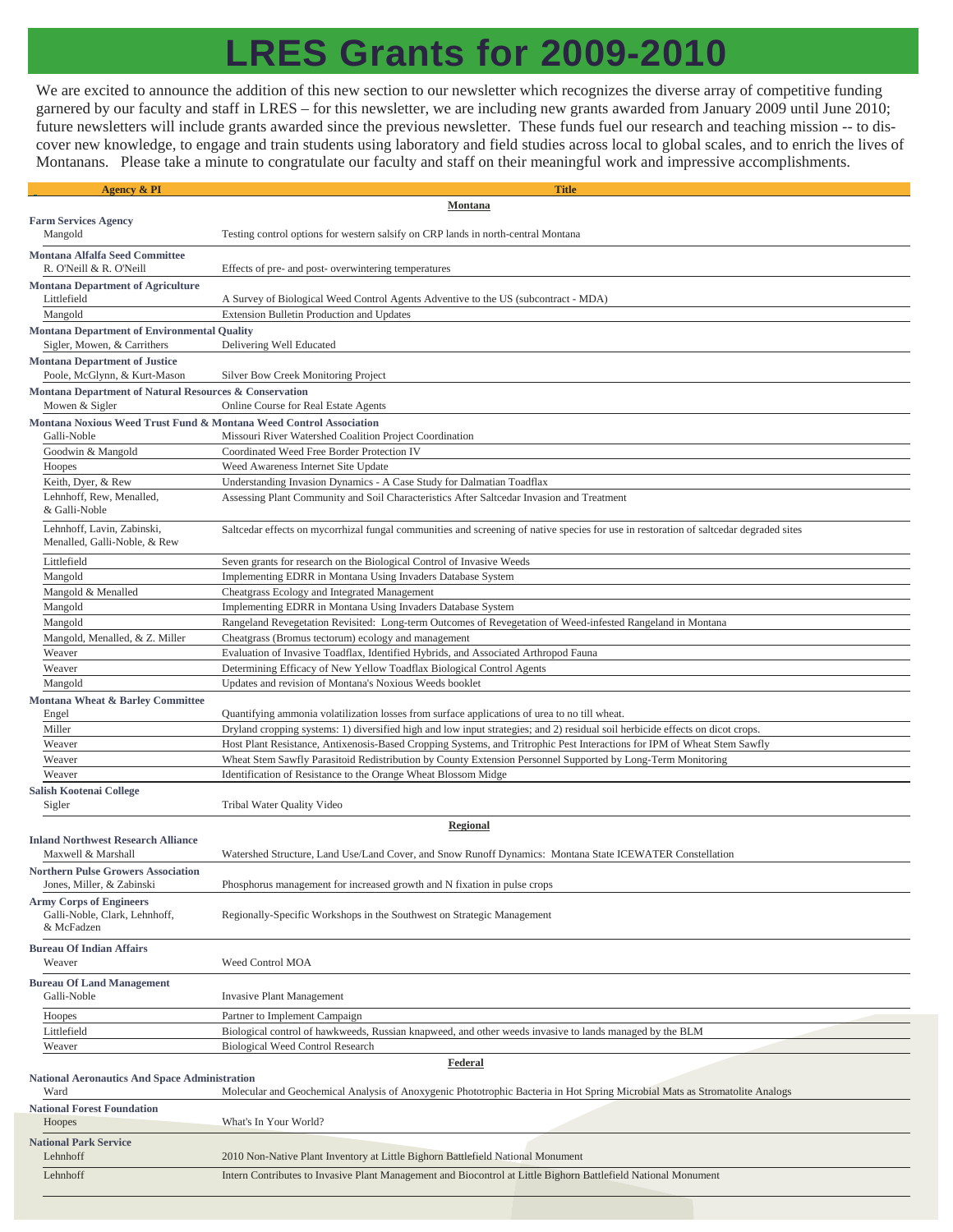| <b>Agency &amp; PI</b>                                                                | <b>Title</b>                                                                                                                                                                             |
|---------------------------------------------------------------------------------------|------------------------------------------------------------------------------------------------------------------------------------------------------------------------------------------|
| <b>National Park Service cont</b>                                                     |                                                                                                                                                                                          |
| Rew                                                                                   | Research Fencing to Protect Resources at Grant-Kohrs Ranch NHS                                                                                                                           |
| Sigler & Hershberger                                                                  | Monitoring Water Quality and Quantity at Bighorn Canyon NRA: Seeps, Springs and River and Stream Locations                                                                               |
| Sigler<br>Zabinski                                                                    | Monitoring water quality at Bighorn Canyon NRA                                                                                                                                           |
|                                                                                       | Summarize Light Requirements for Germination and Establishment of Subalpine Species Used in Restoration Efforts and Determine Efficacy of Established<br><b>Restoration Protocols</b>    |
| Zabinski                                                                              | Assessment of Integrated Pest Management Tools & Techniques for Managing Invasive Plants                                                                                                 |
| Zabinski                                                                              | Assessment of Integrated Pest Management Tools and Techniques for Managing Invasive Plants in Small Parks served by the Northern Rockies                                                 |
| <b>National Science Foundation</b><br>Marshall & McGlynn                              | Seeing the forest for the trees: Interpreting and quantifying emergent catchment hydrology behavior                                                                                      |
| Maxwell                                                                               | Collaborative Research: Landscape Limnology of Montana Watersheds: Nutrient Retention and Ecosystem Stability Complex<br>Aquatic Ecosystems                                              |
| Maxwell                                                                               | ARRA Collaborative Research: The Intersection of Vegetation Organization and Watershed Topology: Ecohydrologic Imprints in Runoff Generation and<br><b>Stream Discharge</b>              |
| Priscu                                                                                | ARRA GeomicroBiology of Antarctic Subglacial Environments (GBASE)                                                                                                                        |
| Priscu & Foreman                                                                      | ARRA Collaborative Research: Integrated High Resolution Chemical and Biological Measurements on the Deep WAIS Divide Core                                                                |
| Ward                                                                                  | OPUS: Synthesis of Long-Term Research on Hot Spring Microbial Mats                                                                                                                       |
| <b>Pacific Northwest National Laboratory</b><br>Ward & Inskeep                        | Structure and function of microbial communities associated with selected Yellowstone National Park hot springs                                                                           |
| <b>USDA APHIS - Animal And Plant Health Inspection Service</b>                        |                                                                                                                                                                                          |
| Hoopes                                                                                | Biological Control Education and Outreach Programs                                                                                                                                       |
| Littlefield                                                                           | Augmentation and Release of Biological Control Agents for Russian Knapweed                                                                                                               |
| Weaver                                                                                | Establishing Mecinus janthinus Insectaries on Yellow Toadflax                                                                                                                            |
| Hoopes                                                                                | Biological Control Education and Ou                                                                                                                                                      |
| Littlefield & Maxwell                                                                 | Biological Control Agents for Russian Knapweed                                                                                                                                           |
| <b>US Army Construction Engineering Research Laboratory</b><br>Maxwell, Rew, & Backus | Invasive Plant Inventory, Mapping, and Management Prioitization Tools for Army Training Lands                                                                                            |
| <b>US Cooperative State Research Education and Extension</b>                          |                                                                                                                                                                                          |
| K. O'Neill & R. O'Neill                                                               | Factors Affecting Alfalfa Leafcutting Bee Development                                                                                                                                    |
| Rew, Antle & Maxwell                                                                  | A decision support prioritization framework for non-indigenous plant population management.                                                                                              |
| <b>US Fish and Wildlife Service</b>                                                   |                                                                                                                                                                                          |
| Galli-Noble                                                                           | CIPM Coordination of the 2010 Weeds Across Borders Conference                                                                                                                            |
| Hoopes                                                                                | Hoops Water Trails                                                                                                                                                                       |
| <b>US Geological Survey</b>                                                           |                                                                                                                                                                                          |
| Marshall                                                                              | Addressing computational paradigms in modeling the impacts of climate variability on watershed yield                                                                                     |
| Poole & McGlynn                                                                       | Assessing hydrologic response to channel reconfiguration: Science to inform the restoration process, Silver Bow Creek, Montana.                                                          |
| <b>USDA Natural Resources Conservation Service</b><br>Mangold                         | Testing control options for western salsify on CRP lands in north-central Montana                                                                                                        |
| <b>USDA Forest Service</b>                                                            |                                                                                                                                                                                          |
| Hoopes                                                                                | Montana Statewide Noxious Weed Awareness and Education Campaign                                                                                                                          |
| Littlefield                                                                           | Weed Bio-Control Treatment                                                                                                                                                               |
| Powell                                                                                | North American Forest Disturbance, Regrowth, and Biomass Dynamics                                                                                                                        |
| Weaver                                                                                | Chemical ecology of plant-insect interactions for biological control of weeds                                                                                                            |
| <b>USDA National Institute of Food and Agriculture</b><br>Galli-Noble                 | Microbial Biocontrol Symposium: State of the Science and Enhancing Regulatory Communication                                                                                              |
| Maxwell, Buschena, Miller,<br>& Zabinski                                              | Understanding carbon dynamics: Agronomic, socioeconomic, and biophysical tradeoffs in determining the sustainability of multifunctional cropping systems<br>in the Northern Great Plains |
| Peterson & Weaver                                                                     | Improving IPM of Mosquitoes by Addressing Scientific Uncertainty and Public Concerns                                                                                                     |
| Weaver, Talbert, & Sherman                                                            | Exploiting Antixenosis in Wheat Blends for Improved Pest Management Wheat Stem Sawfly                                                                                                    |
| <b>Other States</b>                                                                   |                                                                                                                                                                                          |
| <b>California Institute of Technology</b>                                             |                                                                                                                                                                                          |
| Priscu                                                                                | Astrobiology of Icy Worlds: Habitability, Survivability, and Detectability                                                                                                               |
| <b>Utah State University</b><br>Menalled & Keren                                      | Joint Management of Wheat Stem Sawfly, Fusarium Crown Rot, and Weeds: Assessing the Ecological Basis of a Total Systems Approach to Pest<br><b>Management Strategies</b>                 |
| Miller                                                                                | Investigating the Legume Green Fallow Alternative on North-Central Montana No-Till Operations                                                                                            |
| <b>University of North Dakota</b>                                                     |                                                                                                                                                                                          |
| Lawrence                                                                              | Making NASA Satellite Images More Accessible To The Public                                                                                                                               |
| <b>Confederated Tribes of the Umatilla Indian Reservation</b><br>Poole                | Meacham Creek Restoration Monitoring                                                                                                                                                     |
| University of Hawaii at Manoa                                                         |                                                                                                                                                                                          |
| Dore                                                                                  | ARRA: The Hawaii Ocean Time-Series (HOT): Sustaining Ocean Ecosystem and Climate Observations in the North Pacific Subtropical Gyre                                                      |
| <b>Industry/Private</b>                                                               |                                                                                                                                                                                          |
| <b>DenDroCo LLC</b>                                                                   |                                                                                                                                                                                          |
| Weaver                                                                                | Mountain Pine Beetle Pheromone Terminator                                                                                                                                                |
| <b>MJ Murdock Charitable Trust</b><br>Menalled, Burrows, & Z. Miller                  | Transmission and Impact of Cereal Viruses in Winter Wheat                                                                                                                                |
| <b>S M Stoller Corporation</b><br>Rew, Maxwell, & Lavin                               | Survey, Monitoring & Prediction of Occurrence and Spread of Native and Non-Native Species at Idaho National Laboraties.                                                                  |
| <b>America View Inc</b><br>Lawrence                                                   | Program Management Services to AmericaView                                                                                                                                               |
|                                                                                       |                                                                                                                                                                                          |